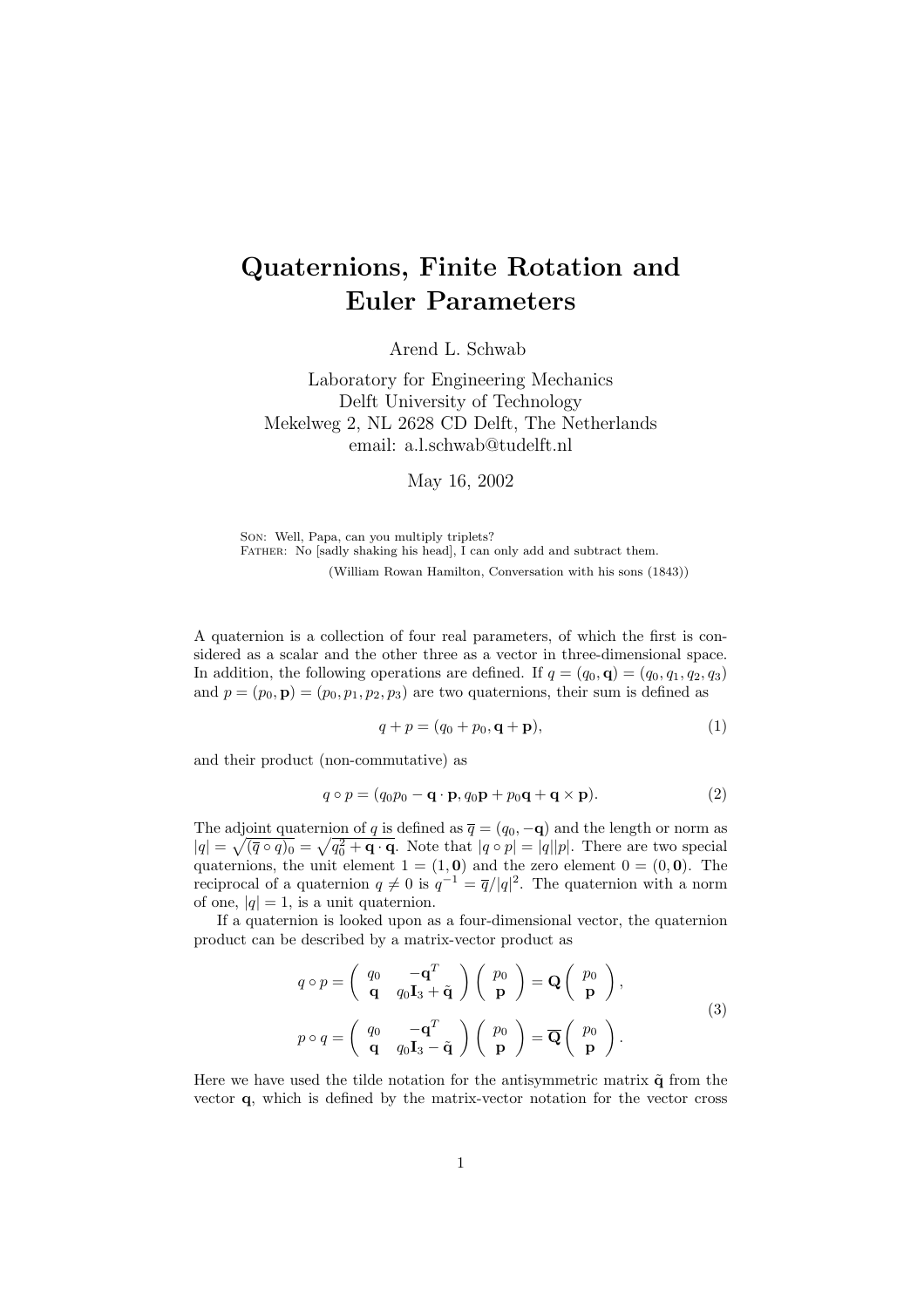product  $\mathbf{q} \times \mathbf{x} = \tilde{\mathbf{q}} \mathbf{x}$ . This skew-symmetric matrix is

$$
\tilde{\mathbf{q}} = \begin{pmatrix} 0 & -q_3 & q_2 \\ q_3 & 0 & -q_1 \\ -q_2 & q_1 & 0 \end{pmatrix} . \tag{4}
$$

The quaternion matrices **Q** and  $\overline{P}$  commute,  $\overline{QP} = \overline{P}Q$ . The matrices of the adjoint quaternion  $\overline{q}$  are  $\mathbf{Q}^T$  and  $\overline{\mathbf{Q}}^T$ .

If we associate the quaternion  $x' = (0, \mathbf{x}')$  with the three-dimensional vector  $x'$  and define the operation, with the unit quaternion q, as

$$
x = q \circ x' \circ q^{-1} = q \circ x' \circ \overline{q},\tag{5}
$$

then this transformation, from  $x'$  to  $x$ , represents a rotation. The resulting quaternion x is a vectorial quaternion with the same length as  $x'$ . The case of reflection, the other possibility, can be excluded. The rotation matrix  $\bf{R}$  in terms of the unit quaternions q can be derived from equation  $(5)$  as

$$
\mathbf{x} = (q_0^2 - \mathbf{q} \cdot \mathbf{q})\mathbf{x}' + 2q_0(\mathbf{q} \times \mathbf{x}') + 2(\mathbf{q} \cdot \mathbf{x}')\mathbf{q} = \mathbf{R}\mathbf{x}'
$$
 (6)

with

$$
\mathbf{R} = \begin{pmatrix} q_0^2 + q_1^2 - q_2^2 - q_3^2 & 2(q_1q_2 - q_0q_3) & 2(q_1q_3 + q_0q_2) \\ 2(q_2q_1 + q_0q_3) & q_0^2 - q_1^2 + q_2^2 - q_3^2 & 2(q_2q_3 - q_0q_1) \\ 2(q_3q_1 - q_0q_2) & 2(q_3q_2 + q_0q_1) & q_0^2 - q_1^2 - q_2^2 + q_3^2 \end{pmatrix}.
$$
 (7)

This rotation matrix can also be written with the help of the quaternion matrix representation according to

$$
\begin{pmatrix} 1 & \mathbf{0}^T \\ \mathbf{0} & \mathbf{R} \end{pmatrix} = \mathbf{Q}\overline{\mathbf{Q}}^T = \overline{\mathbf{Q}}^T\mathbf{Q}.
$$
 (8)

The quaternion q in the rotation matrix **R** according to equation (7), is identified as the set of Euler parameters for the description of finite rotation. According to Euler's theorem on finite rotation, a rotation in space can always be described by a rotation along a certain axis over a certain angle. With the unit vector  $\mathbf{e}_{\mu}$  representing the axis and the angle of rotation  $\mu$ , right-handed positive, the Euler parameters  $q$  can be interpreted as

$$
q_0 = \cos(\mu/2) \quad \text{and} \quad \mathbf{q} = \sin(\mu/2)\mathbf{e}_{\mu}.\tag{9}
$$

Since the Euler parameters are unit quaternions the subsidiary condition,

$$
q_0^2 + q_1^2 + q_2^2 + q_3^2 = 1,\t\t(10)
$$

must always be satisfied. The quaternion  $x'$  in  $(5)$  can now be associated with the algebraic components of a vector in a body fixed frame and the quaternion  $x$  as the corresponding components expressed in a space fixed frame.

The Euler parameters for successive rotation are given by the quaternion product of the Euler parameters describing the individual rotations.

Before we derive the rotational equations of motion for a spatial rigid body in terms of Euler parameters we have to express the angular velocities and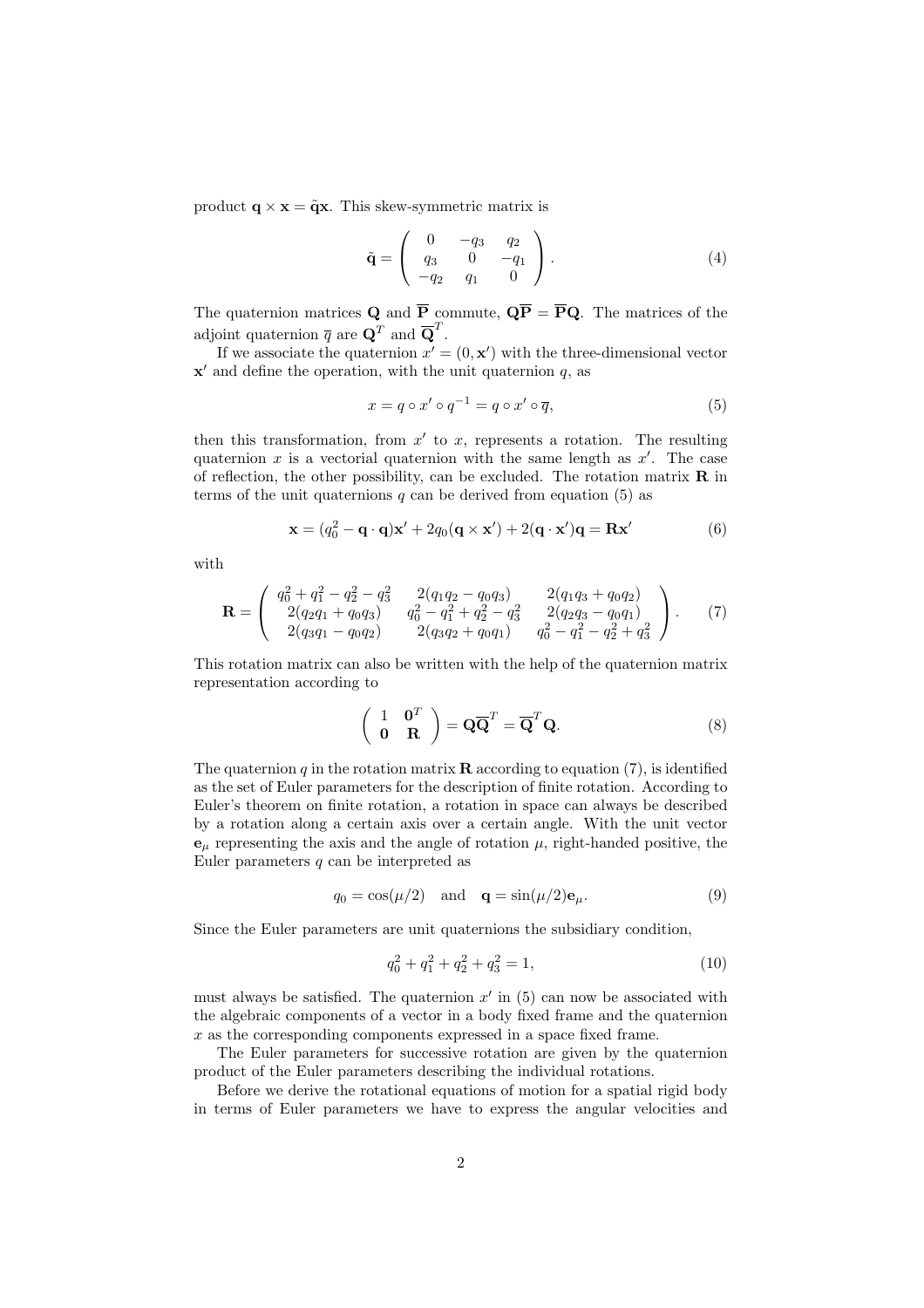accelerations in terms of the Euler parameters and its time derivatives. By differentiation of the rotational transformation (5) as in

$$
\dot{x} = \dot{q} \circ x' \circ \overline{q} + q \circ x' \circ \dot{\overline{q}},\tag{11}
$$

and substitution of the body fixed coordinates according to  $x' = \overline{q} \circ x \circ q$ , realizing that  $\overline{q} \circ q$  is the unit element  $(1, 0)$ , the velocity reads

$$
\dot{x} = \dot{q} \circ \overline{q} \circ x + x \circ q \circ \dot{\overline{q}}.\tag{12}
$$

The scalar part of the products  $\dot{q} \circ \overline{q}$  and  $q \circ \dot{\overline{q}}$  are zero, since q is a unit quaternion, and the vector parts are opposite so we may write:  $\dot{q} \circ \overline{q} = (0, \mathbf{w})$  and  $q \circ \dot{\overline{q}} =$  $(0, -w)$ . The velocity  $\dot{x}$  now has a zero scalar part, as expected, and a vectorial part,  $\dot{\mathbf{x}} = 2\mathbf{w} \times \mathbf{x}$ , so  $\boldsymbol{\omega} = 2\mathbf{w}$ . We conclude that the angular velocity  $\boldsymbol{\omega}$ expressed in the space fixed reference in terms of the Euler parameters  $q$  and its time derivatives is given by

$$
\omega = 2\dot{q} \circ \overline{q} \quad \text{or} \quad \begin{pmatrix} 0 \\ \omega \end{pmatrix} = 2\overline{\mathbf{Q}}^T \begin{pmatrix} \dot{q}_0 \\ \dot{\mathbf{q}} \end{pmatrix}.
$$
 (13)

The inverse, the time derivatives  $\dot{q}$  of the Euler parameters for given q and  $\omega$ , can be found as

$$
\dot{q} = \frac{1}{2}\omega \circ q \quad \text{or} \quad \left(\begin{array}{c} \dot{q}_0 \\ \dot{\mathbf{q}} \end{array}\right) = \frac{1}{2}\overline{\mathbf{Q}}\left(\begin{array}{c} 0 \\ \omega \end{array}\right). \tag{14}
$$

Note that these time derivatives are always uniquely defined, opposed to the classical combination of 3 parameters for describing spatial rotation as in for example Euler angles, Rodrigues parameters or Cardan angles. The angular velocities  $\omega'$  expressed in a body fixed reference frame can be derived in the same manner, or by application of the rotational transformation (8), as

$$
\omega' = 2\overline{q} \circ \dot{q} \quad \text{or} \quad \begin{pmatrix} 0 \\ \omega' \end{pmatrix} = 2\mathbf{Q}^T \begin{pmatrix} \dot{q}_0 \\ \dot{\mathbf{q}} \end{pmatrix},\tag{15}
$$

and with the inverse

$$
\dot{q} = \frac{1}{2}q \circ \omega' \quad \text{or} \quad \left(\begin{array}{c} \dot{q}_0 \\ \dot{\mathbf{q}} \end{array}\right) = \frac{1}{2}\mathbf{Q} \left(\begin{array}{c} 0 \\ \omega' \end{array}\right). \tag{16}
$$

The angular accelarations are found by differentiation of the expressions for  $\omega$ and  $\omega'$ , resulting in

$$
\begin{pmatrix} 0 \\ \dot{\boldsymbol{\omega}} \end{pmatrix} = 2\overline{\mathbf{Q}}^T \begin{pmatrix} \ddot{q}_0 \\ \ddot{\mathbf{q}} \end{pmatrix} + 2 \begin{pmatrix} |\dot{q}|^2 \\ \mathbf{0} \end{pmatrix}, \qquad (17)
$$

and expressed in the body fixed reference frame

$$
\begin{pmatrix} 0 \\ \dot{\omega}' \end{pmatrix} = 2\mathbf{Q}^T \begin{pmatrix} \ddot{q}_0 \\ \ddot{\mathbf{q}} \end{pmatrix} + 2 \begin{pmatrix} |\dot{q}|^2 \\ \mathbf{0} \end{pmatrix}.
$$
 (18)

The inverse, the second order time derivatives  $\ddot{q}$  of the Euler parameters in terms of q,  $\dot{q}$  and  $\dot{\omega}$ , goes without saying. The equations of motion for the rotation of a rigid body in a space with the components of the inertia tensor as matrix  $J'$